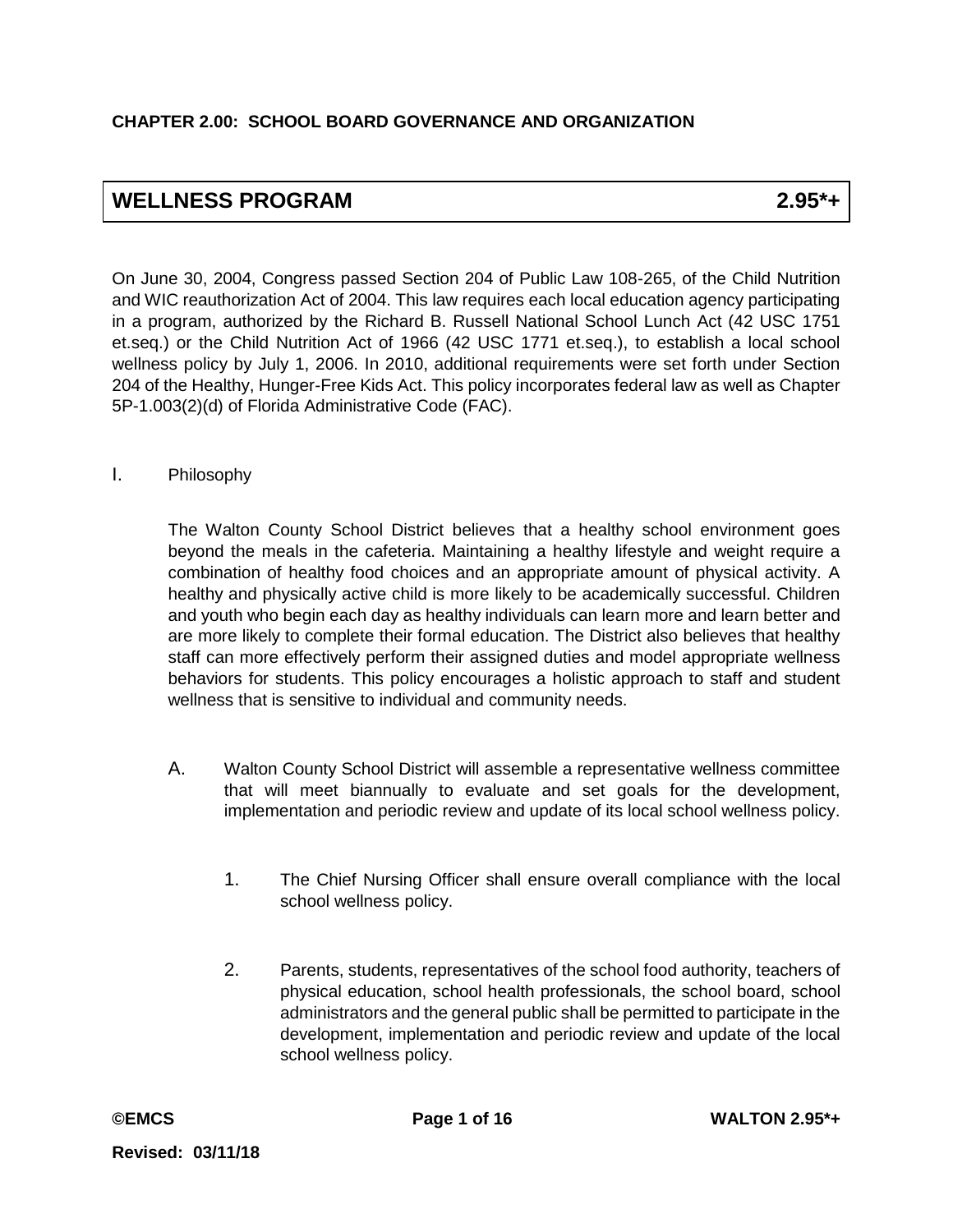- B. Each school within Walton County School District will establish an ongoing Healthy School Team that will meet biannually to ensure compliance and facilitate implementation of Walton County School District's wellness policy.
	- 1. The school principal and local school staff shall have the responsibility to comply with federal and state regulations as they relate to the local school wellness policy.
	- 2. In each school, the principal or designee will be responsible for establishing the Healthy School Team that will ensure compliance with the policy.
	- 3. The Healthy School Team will include, but not be limited to, the following stakeholders: parents, students, school food service program representatives, school administrators, school health professionals, physical education teachers and the public.
	- 4. The Healthy School Team will be responsible for:
		- a. Ensuring compliance with federal and state regulations for competitive food and beverage items sold on the school campus (7 CFR 210.11 and FAC 5P-1.003).
		- b. Maintaining a school calendar identifying the dates when exempted competitive food fundraisers will occur in accordance with the frequency specified in paragraph (c) of FAC 5P-1.003,
		- c. Reporting its school's compliance of the aforementioned regulations to the Chief Nursing Officer, the person responsible for ensuring overall compliance with the local school wellness policy.
- C. Walton County School District will review and consider evidence-based strategies and techniques in establishing goals for nutrition promotion and education,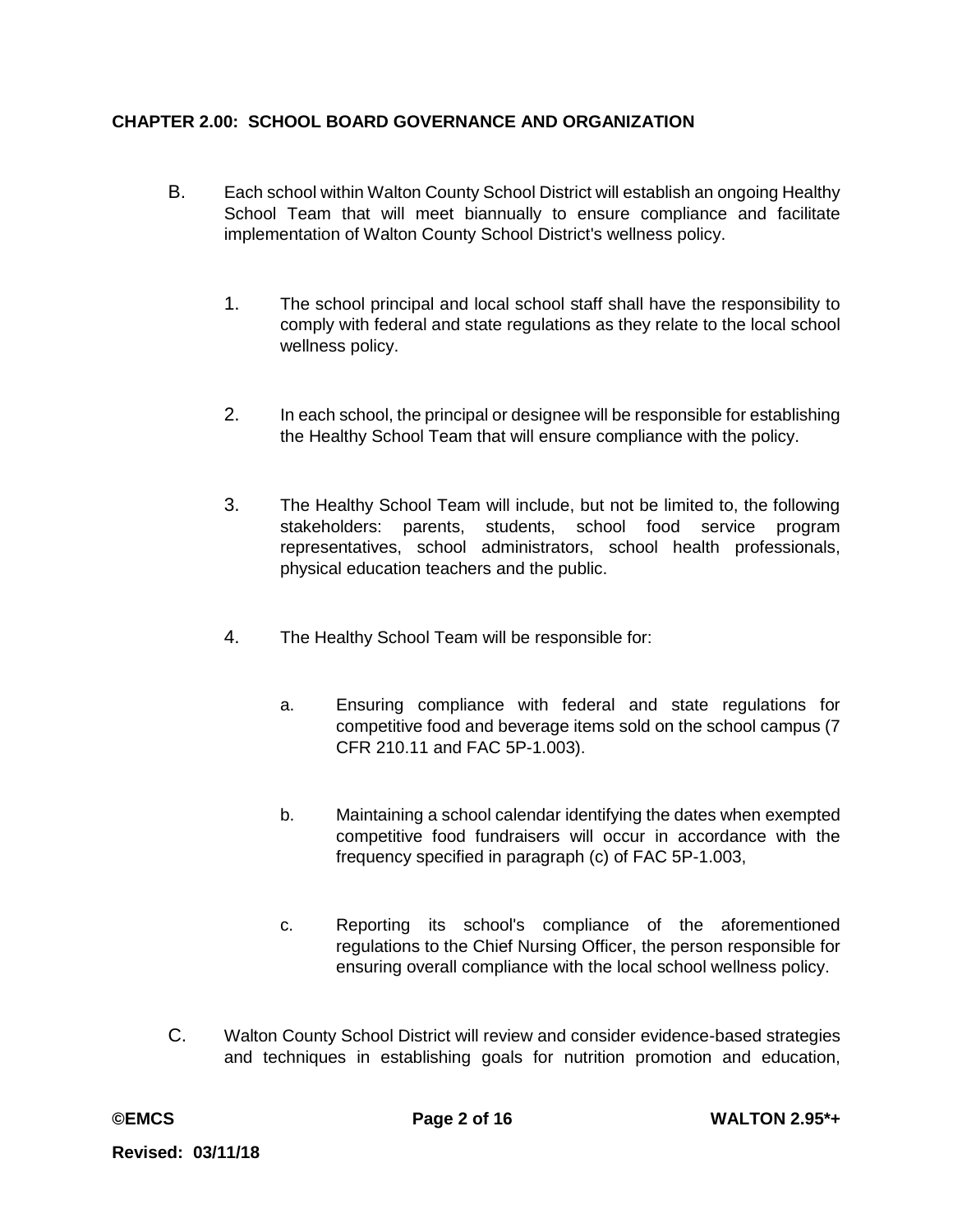physical activity and other school-based activities that promote student wellness to, at a minimum, include a review of Smarter Lunchroom tools and techniques.

### II. Nutrition

Academic performance and quality of life issues are affected by the choice availability of good foods in our schools. Healthy foods support student physical growth, brain development, resistance to disease, emotional stability and ability to learn. Students will be encouraged to start each day with a healthy breakfast. Menus will be in compliance with the new pattern requirements issued by the USDA (Healthy, Hunger-Free Kids Act of 2010).

- The school environment, including the cafeteria and classroom, shall provide clear and consistent messages that promote and reinforce healthy eating.
- Students will have access to useful nutrition information. Posters, worksheets and brochures will be available in classrooms and throughout the school campus.
- A. Nutrition guidelines that require the use of products that are high in fiber, low in added fats, sugar and sodium, and served in appropriate portion sizes consistent with USDA standards shall be established for all foods offered by the district's Nutrition Services Department or contracted vendors. Menu and product selection shall utilize student, parent, staff and community advisory groups whenever possible. Menus are posted in the schools, announced via school media productions, and posted on websites, included in monthly newsletters and local news media.
- B. Nutrition services policies and guidelines for reimbursable meals shall not be more restrictive than federal and state regulations require.
- C. A la carte offerings to students shall be nutritious and meet federal recommended guidelines. A student must buy a lunch or bring one from home to be eligible to purchase a la carte items.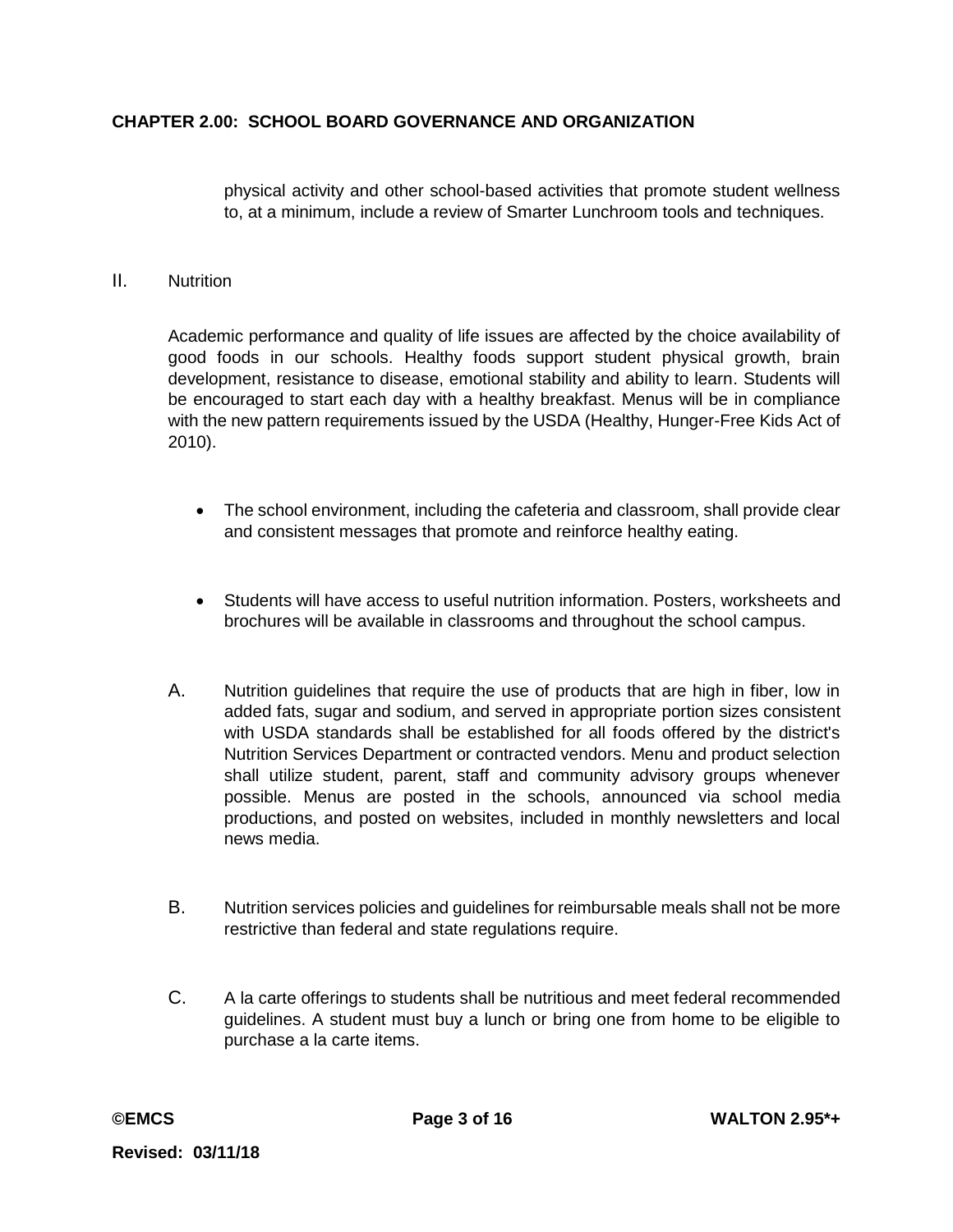- D. Vending Machines: The sale of food and beverage items to students in competition with the District's food service program is prohibited, including those items classified as "foods of minimum nutritional value" as listed in the Code of Federal Regulations 21. Provided, however, school organizations approved by the School Board are permitted to sell these items only in secondary schools thirty (30) minutes following the close of the last lunch period. Proceeds from the sell of foods and beverages items during the school day shall accrue to the food service program or to a school organization approved by the School Board.
- E. Free water must be made readily available to children during lunch.
- F. Schools must offer fat free or low-fat milk varieties.
- G. Ensure students are offered both fruits and vegetable every day of the week, substantially increasing offerings of whole grain rich foods.
- H. Limit calories based on age of children being served to ensure proper portion size.
- I. Increase focus on reducing the amounts of saturated fat, trans fat and sodium.
- J. Fundraising
	- 1. Fundraising efforts will be supportive of healthy eating by complying with all applicable regulations and nutrition standards for competitive foods while also emphasizing the sale of nonfood items.
	- 2. No fundraisers that include the sale of food items will occur until thirty (30) minutes after the conclusion of the last designated meal service period.
	- 3. The school board is permitted to grant a special exemption from the standards for competitive foods as specified below for the purpose of conducting infrequent school-sponsored fundraisers, not to exceed the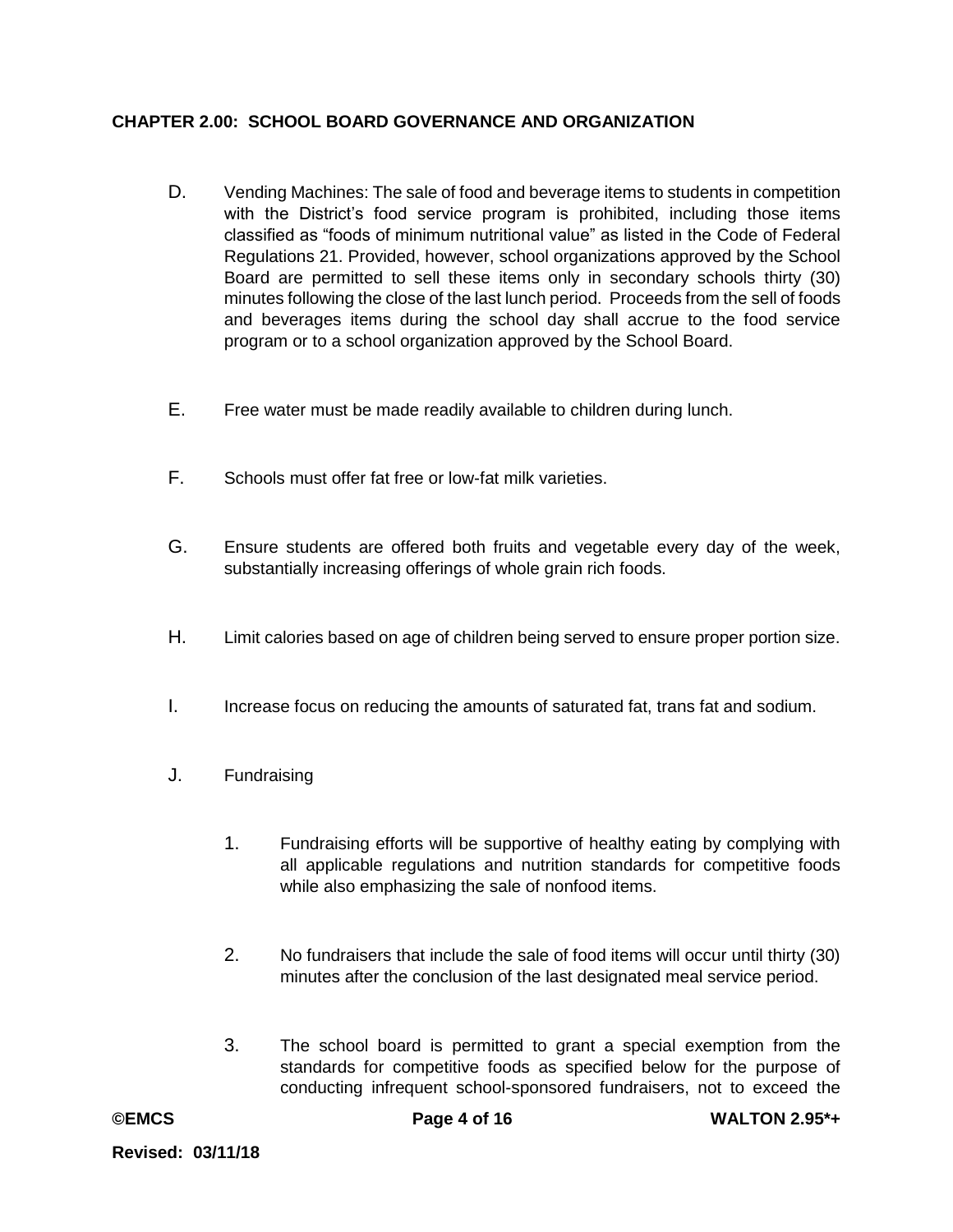following maximum number of school days per school campus each school year:

| School Type                | Maximum Number of School Days to<br><b>Conduct Exempted Fundraisers</b> |
|----------------------------|-------------------------------------------------------------------------|
| <b>Elementary Schools</b>  | 5 days                                                                  |
| Middle/Junior High Schools | 10 days                                                                 |
| Senior High Schools        | 15 days                                                                 |
| <b>Combination Schools</b> | 10 days                                                                 |

- 4. Each school's Healthy School Team will maintain a school calendar identifying the dates when exempted competitive food fundraisers will occur. (FAC 5P-1.003)
- III. Policy for Food and Beverage Marketing
	- A. School-based marketing will be consistent with policies for nutrition education and health promotion. As such the following guidelines apply:
		- 1. Schools will only be allowed to market and advertise those foods and beverages that meet or exceed USDA's Smart Snacks in School nutrition standards.
		- 2. Marketing activities that promote healthful behaviors (and are therefore encouraged) include: vending machine covers promoting water, pricing structures that promote healthy options in a la carte lines or vending machines, sales of fruit for fundraisers and coupons for discounted gym memberships.
- IV. Nutrition Standards for All Foods Sold in School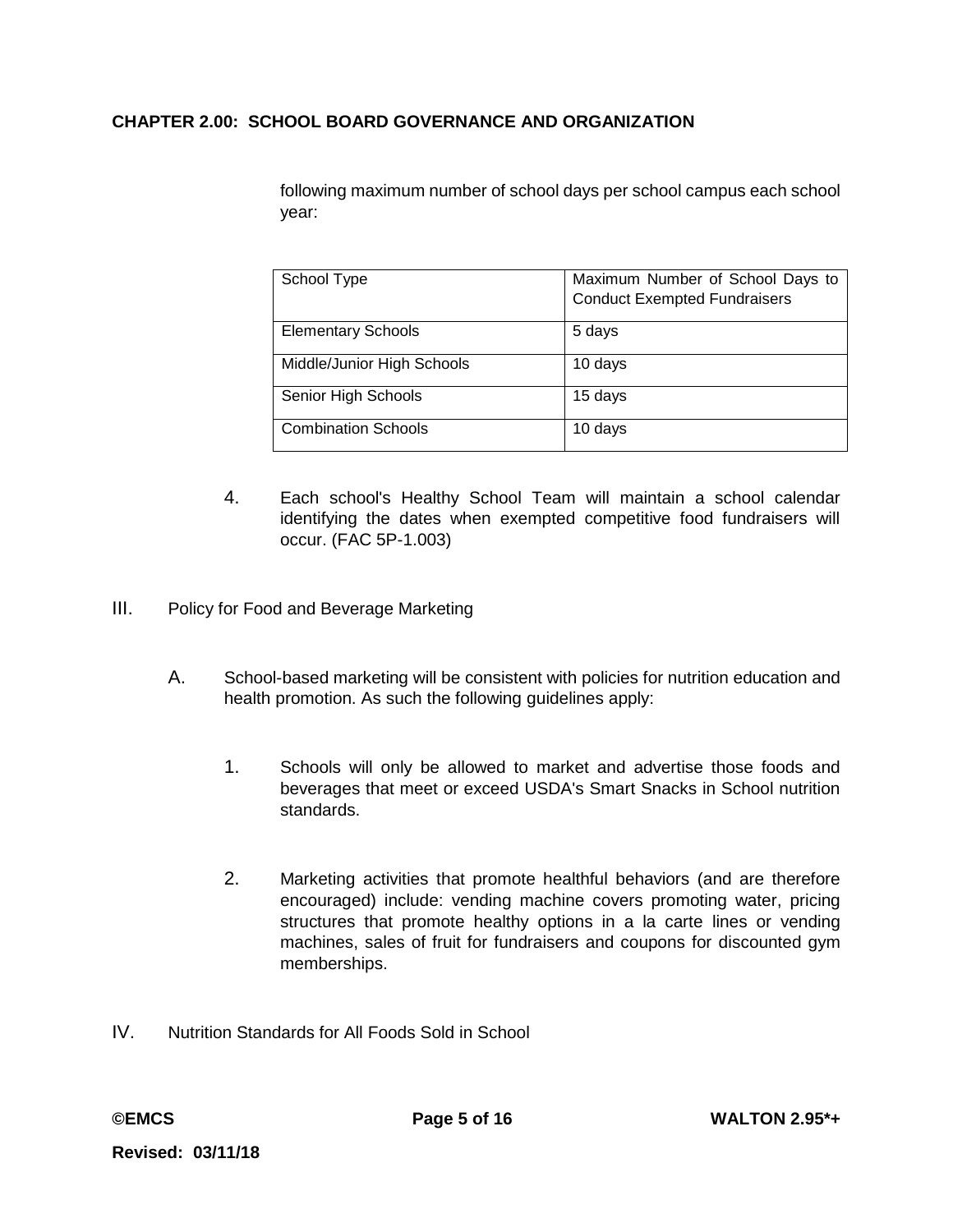- A. Competitive Food Sales
	- 1. All foods and beverages sold on the school campus to students outside of reimbursable school meals are considered "competitive foods," and must comply with the nutrition standards for competitive food as defined and required in 7 CFR 210.11.
		- a. School campus means, for the purpose of competitive food standards implementation, all areas of the property under the jurisdiction of the school that are accessible to students during the school day.
		- b. School day means, for the purpose of competitive food standards implementation, the period from the midnight before, to 30 minutes after the end of the official school day.
	- 2. The Food and Nutrition Services department will comply with the provisions set forth in Federal law regarding the sale of competitive food and foods of minimal nutritional value. The Food and Nutrition Services department shall be the sole provider of food and beverage items sold in all schools until thirty (30) minutes following the last lunch period, at which time other school organizations may begin to sell food and beverage items in accordance with the School Board's wellness policy and with principal approval.
	- 3. Accordingly, all foods and beverages for sale to students on campus from vending machines, from school stores, or as fund-raisers by student clubs and organizations, parent groups, or boosters shall comply with the current USDA dietary guidelines for Americans and the USDA Smart Snacks in Schools regulations, applicable State law, and Florida Administrative Code rule, and shall only be available between thirty (30) minutes following the last school lunch period and thirty (30) minutes after the close of the regular school day.
	- 4. Unless being sold by the Walton County School District food service program, it is impermissible for any competitive food item sold to students during the school day to consist of ready-to-eat combination foods of meat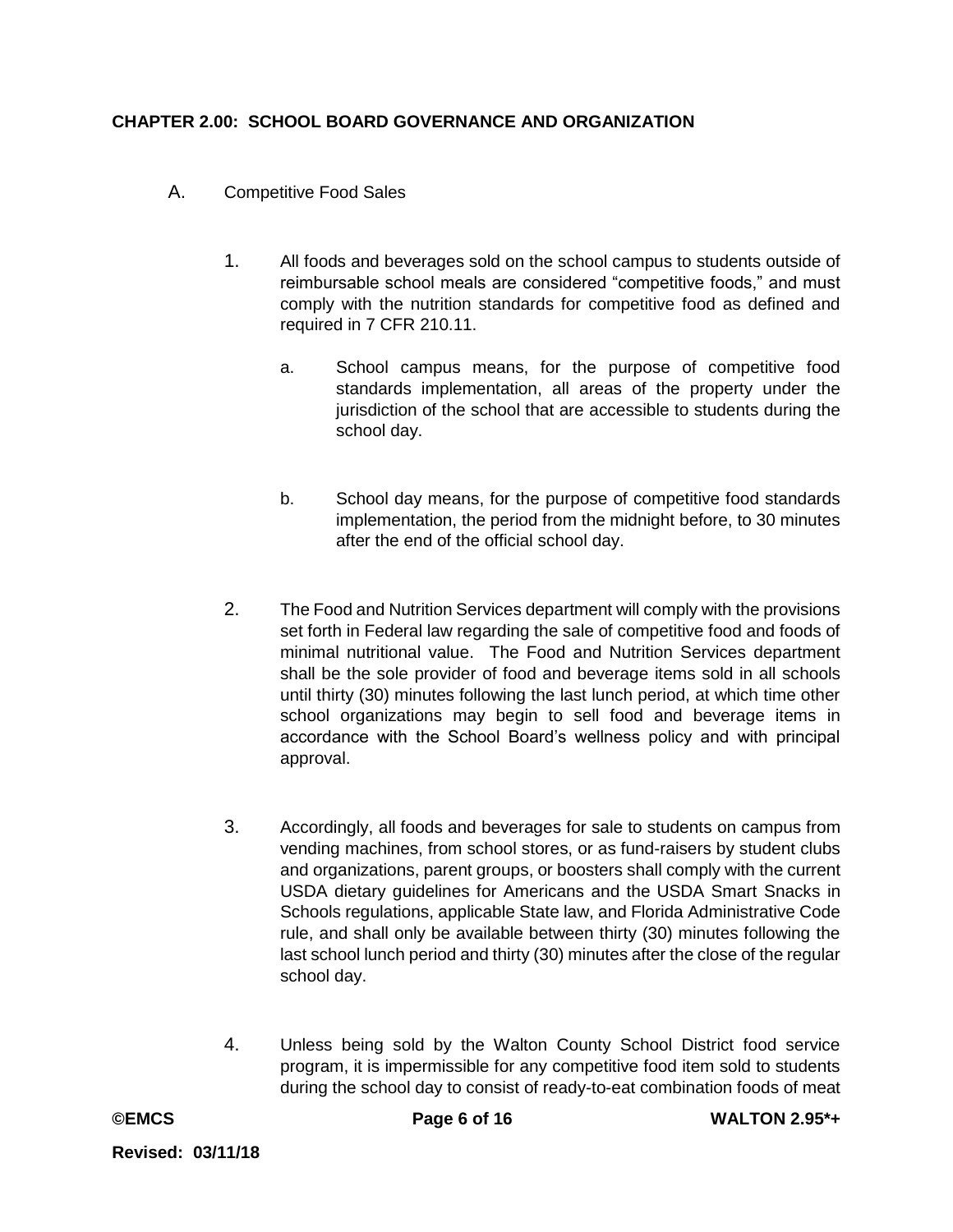or meat alternative and grain products, as defined in 7 CFR 210.10 and 210.11 (FAC 5P-1.003).

### B. General Nutrition Requirements

- 1. Water Free water must be readily available to children during breakfast and lunch.
- 2. Whole Grains All snack foods sold in schools must be whole grain rich, this means they contain at least 50% whole grains, have whole grains as the first ingredient, or have a fruit, vegetable, dairy product, or protein rich food as the first ingredient.
- 3. Calories Snacks must contain more than 200 calories. A Ia carte entrees must contain no more than 350 calories.
- 4. Sugar Snacks must contain no more than 35% sugar by weight.

\*Exceptions exist for dried fruit without added sugars and even for some that have added nutritive sweeteners that are required for processing and/or palatability purposes.

- 5. Sodium Snacks must contain no more than 200mg of sodium. A la carte entrees must contain no more than 480mg or less of sodium.
- 6. Fat Total fat must be no more than 35% of calories. Saturated fat must be no more than 10% of Calories. There must be no trans-fat in the package as served.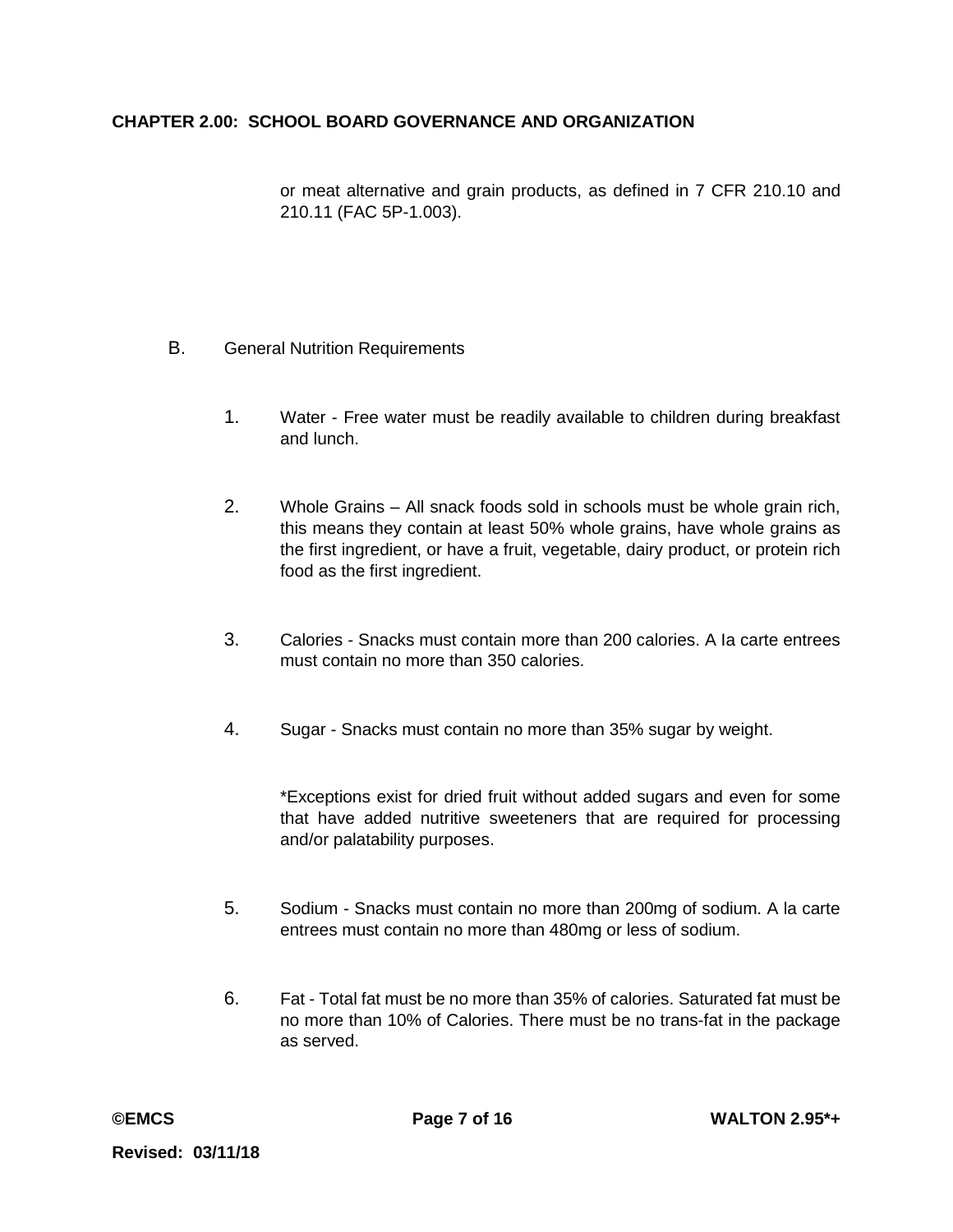- 7. Exemptions
	- a. Entrees served in the NSLP/SBP on the day of service and the following school day.
	- b. Fresh, frozen or canned fruits and vegetables with no added ingredients, except water, which are packed in 100% juice, extra light syrup or light syrup.
	- c. Reduced fat cheese, nuts, seeds and nut/seed butters, as well as seafood and whole eggs with no added fat are exempt from the total fat and saturated fat standards.
- 8. Beverages
	- a. Allowable beverages are limited to plain water (carbonated or noncarbonated), low-fat milk (unflavored), nonfat milk (flavored and unflavored), nutritionally equivalent milk alternatives, full strength fruit and/or vegetable juices, and full-strength fruit and vegetable juices diluted with water or carbonated water.
	- b. Beverages must be caffeine free for elementary and middle school.
	- c. Beverage portion Iimits: 8 fluid ounces for elementary school and 12 fluid ounces for middle and high school
- 9. High School
	- a. Calorie free beverages are allowable in up to 20 ounce containers (less than 5 calories per 8 ounce serving and no more than 10 calories per 20 fluid ounces).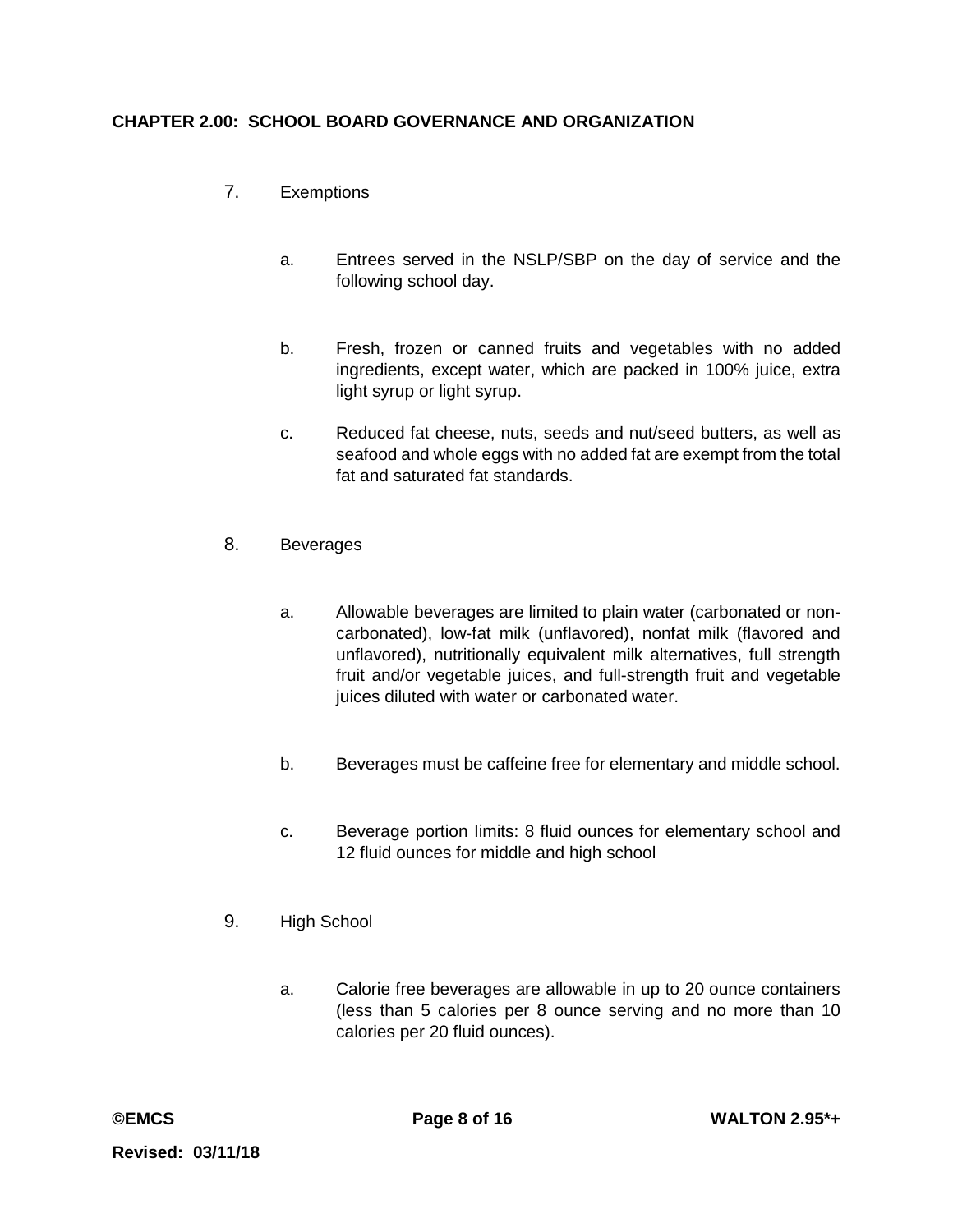- b. Lower calorie drinks are allowed with up to 40 calories per 8 ounces or 60 calories per 12 ounces.
- c. Caffeine is permitted.
- C. Special Note These rules only apply to food sold to students. These rules do not apply to food brought from home for lunch, or for birthday parties, off-campus fundraisers, athletic events, and school plays, or for foods sold during non-school hours (30 minutes after school.)
- V. Standards for Food and Beverages Available During the School Day that are Not Sold to **Students** 
	- A. The school will provide parents and teachers a list of ideas for healthy celebrations/parties, rewards and fundraising activities.
	- B. Class parties or celebrations shall be held after the lunch period and only foods that meet the Smart Snacks in School nutrition standards can be served.
	- C. Schools will limit celebrations that involve food during the school day to no more than one party per class per month.
- VI. Nutrition and Health Education

Nutrition education shall be provided that teaches the knowledge, skills, and values needed to adopt healthy eating behaviors. Nutrition topics shall be integrated within the comprehensive health education curriculum in each grade level. The Walton County Health Department along with other community resources can provide nutrition and health educational programs for classroom presentations upon request. Healthy living skills shall be taught to provide the opportunity for all students to understand and practice concepts and skills related to health promotion and disease prevention. The Walton County School Health Services Plan. addresses the coordination of activities to promote healthy living. Comprehensive School Health Staff from the Walton County Health Department will provide health educational programs upon request.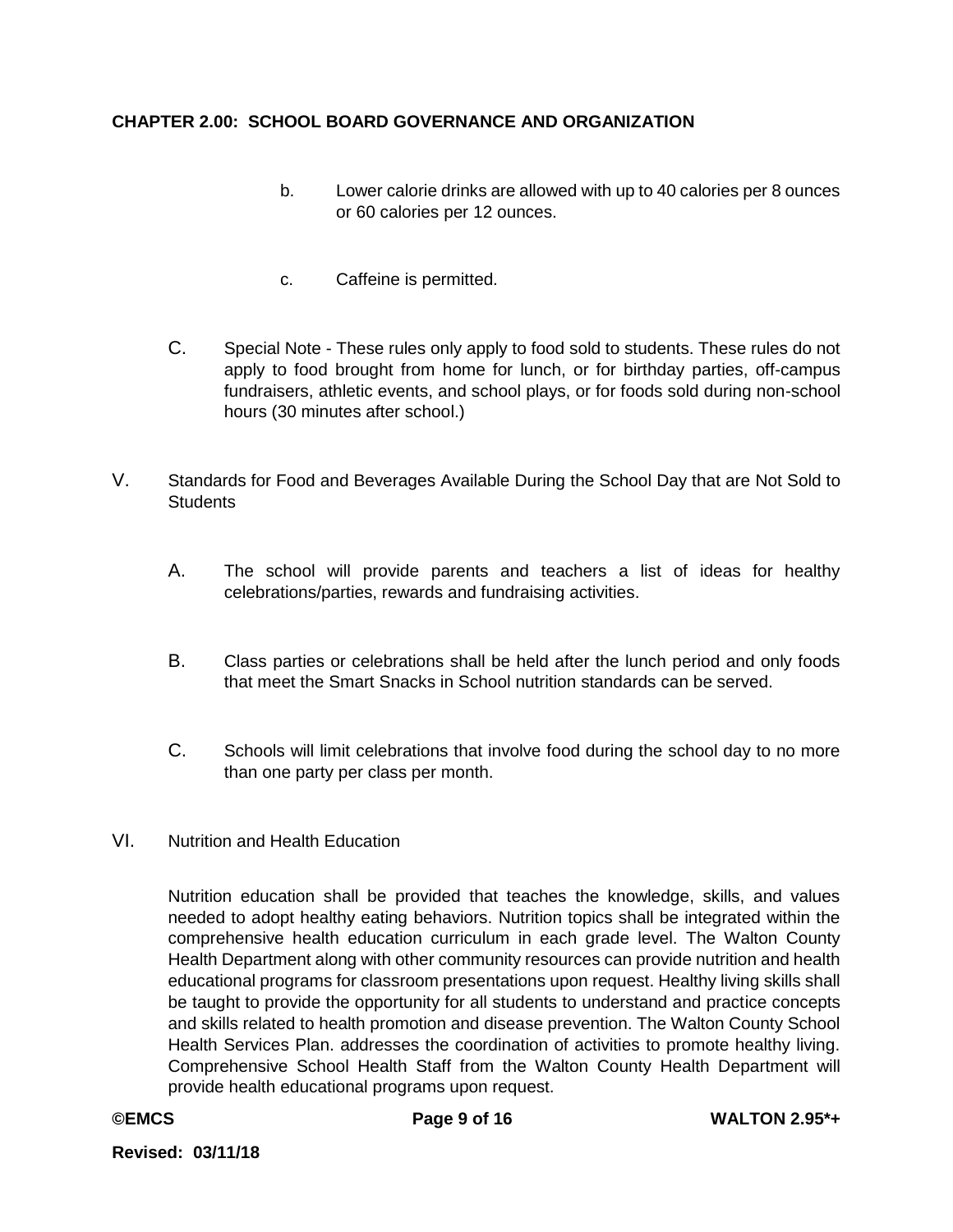- A. Each school shall provide nutrition and health educational programs.
- B. Students shall have access to valid and useful health information.
- C. Students shall have the opportunity to practice behaviors that enhance health and/or reduce health risks during the school day.
- D. Students shall be taught communication, goal setting and decision-making skills that enhance personal, family and community health.
- VII. Physical Education and Activity

Physical education and physical activity shall be an essential element of each school's instructional program. The program shall provide the opportunity for students to develop the skills, knowledge and attitudes necessary to participate in a lifetime of healthful physical activity. Physical education and activity will be provided by Board approved personnel.

- A. All elementary school students will have at least 20 minutes of daily recess. Each school will provide space, equipment and an environment conducive to safe and enjoyable play.
- B. Students will have additional opportunities for physical activity through before- and afterschool activities or other activity programs. Students will be encouraged to participate in community-offered fitness and athletic programs.
- VIII. Physical Education Program

The physical education program shall be designed to encourage physical activity and encourage healthy, active lifestyles. The program shall consist of physical activities that are sufficient to provide a significant health benefit to students, subject to the differing abilities of students.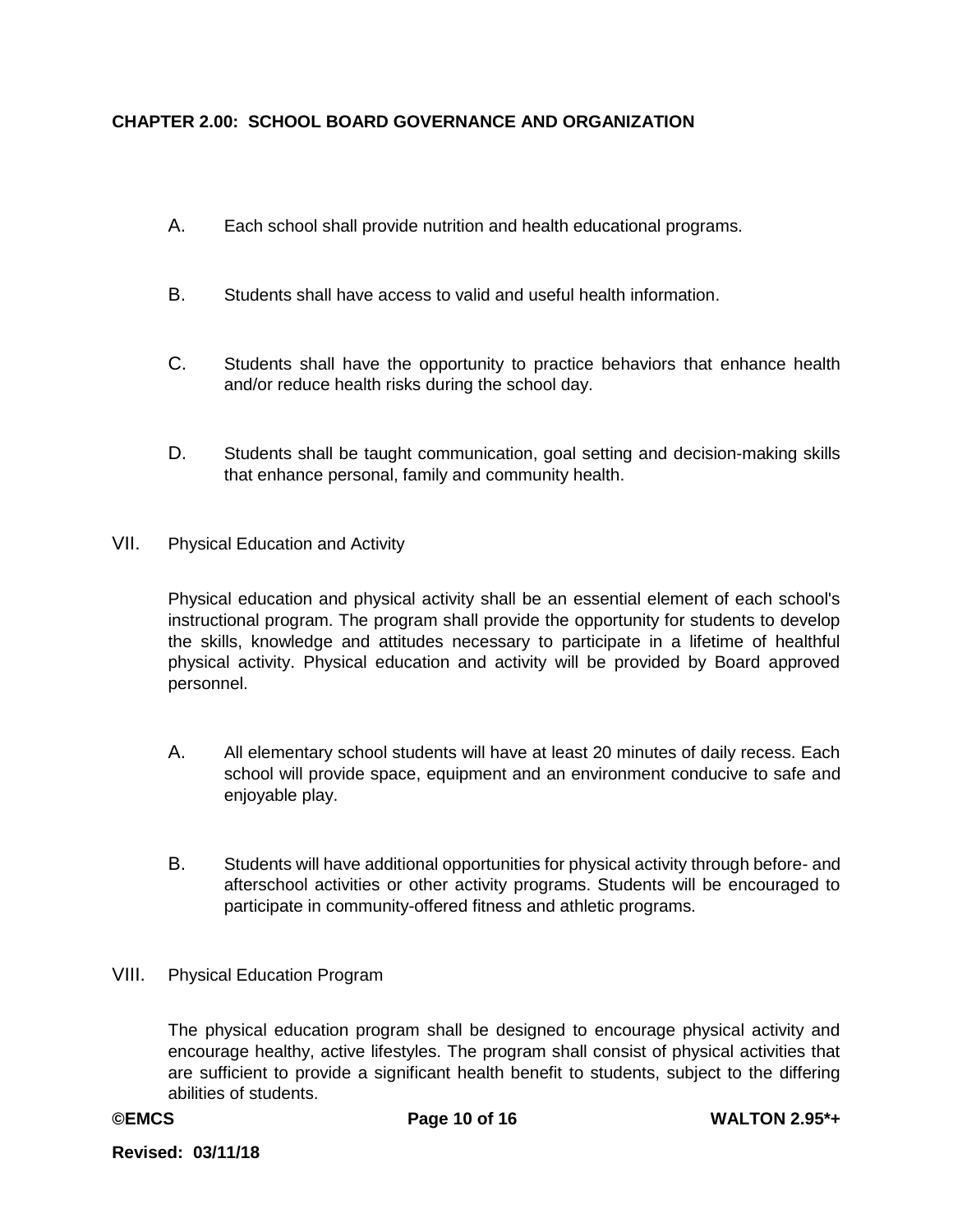- A. Requires each district school board to include the availability of one-on-one counseling concerning the benefits of physical education in their written physical education policy.
- B. Continues to require 150 minutes each week for students in grades K-5 and requires at least 30 consecutive minutes of physical education on any day during which physical education instruction is conducted.
- C. Requires the equivalent of one class period per day of physical education for one semester of each year for students enrolled in grades 6-8.
- D. Provides waiver options for students and requires that each district school board is required to notify parents of waiver options prior to scheduling a student in physical education.
- E. High school students must have one credit of a HOPE physical education course for graduation purposes.
- F. Students electing one of the three-year, 18 credit graduation options do not have to meet the high school requirement and may use the physical education courses listed as elective credit. Students may waive a portion or all of these requirements only to the extent permitted by state law.

## IX. Health Services

An effective health care delivery system that promotes academic achievement by providing a broad scope of services from qualified health care providers will improve the mental and physical health of students and staff. The Walton County School District and the Walton County Health Department are required by Florida Statute 381.0056 to jointly develop a School Health Services Plan. Each school is provided with a licensed nurse.

**Revised: 03/11/18**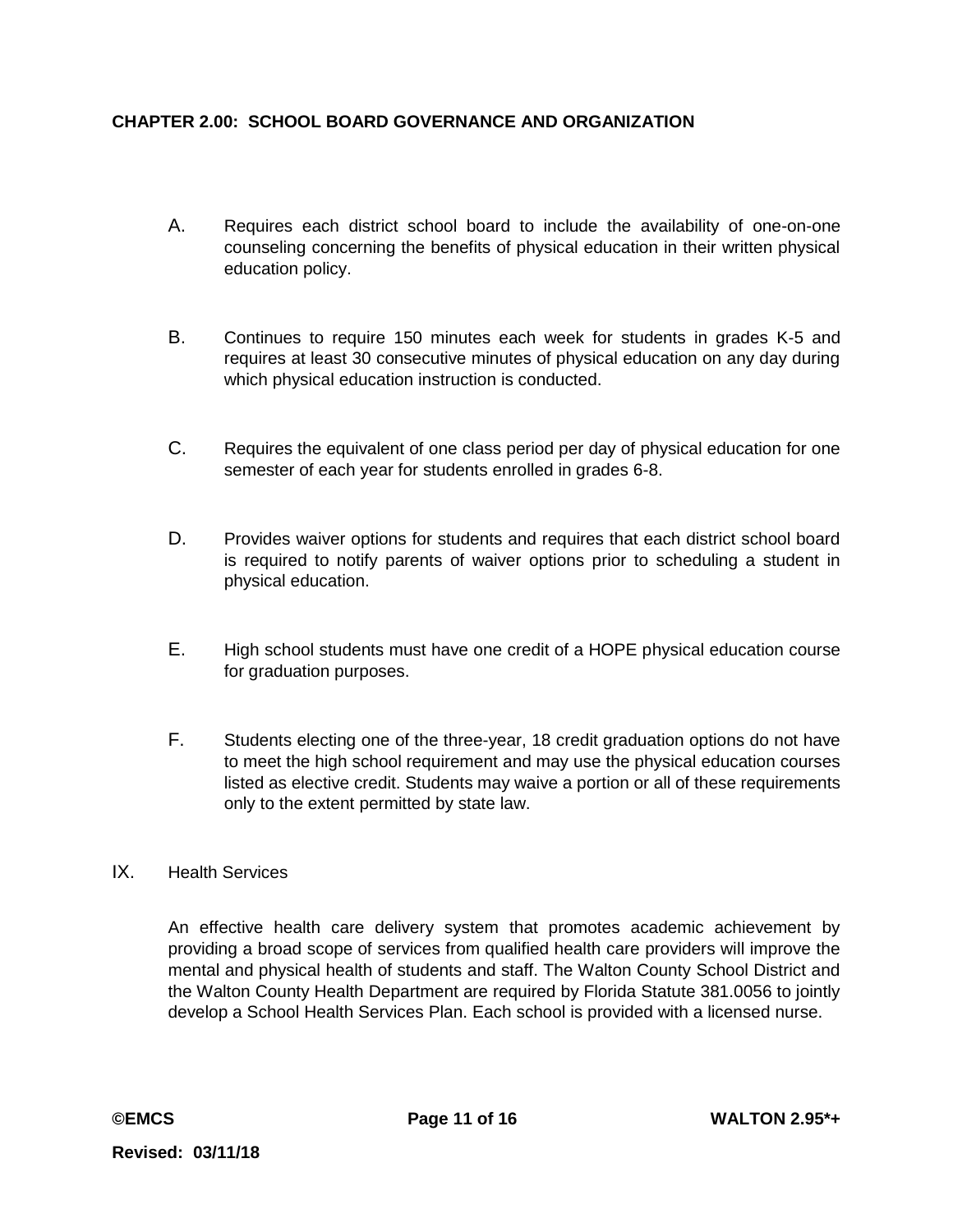- A. Primary coordination of health services shall be through a licensed nurse with the support and direction of the Walton County School District and the Walton County Health Department.
- B. A coordinated program of accessible health services shall be provided, to students and staff and may include violence prevention, school safety, communicable disease prevention, health screening [including Body Mass Index (BMI)], community health referrals, immunizations, parenting skills, first aid and other priority health education topics.
- X. Family, School and Community Partnership
	- A. Long term effective partnerships improve the planning and implementation of health promotion projects and events within each school and throughout the community.
	- B. Family, student and community partners shall be included on an ongoing basis in school and district wellness planning processes. The equality and diversity of the school and district community shall be valued in the planning and implementation.
- XI. Staff Wellness

The district, and each work site, shall provide information about wellness resources and services to assist in identifying and supporting the health, safety and well-being of site staff.

- A. Employees shall be encouraged to engage in daily physical activity before or after work hours in site-sponsored programs or as part of a local fitness facility.
- B. Wellness flyers will be provided to all District employees on a quarterly basis. This will be known as Wellness Wisdom.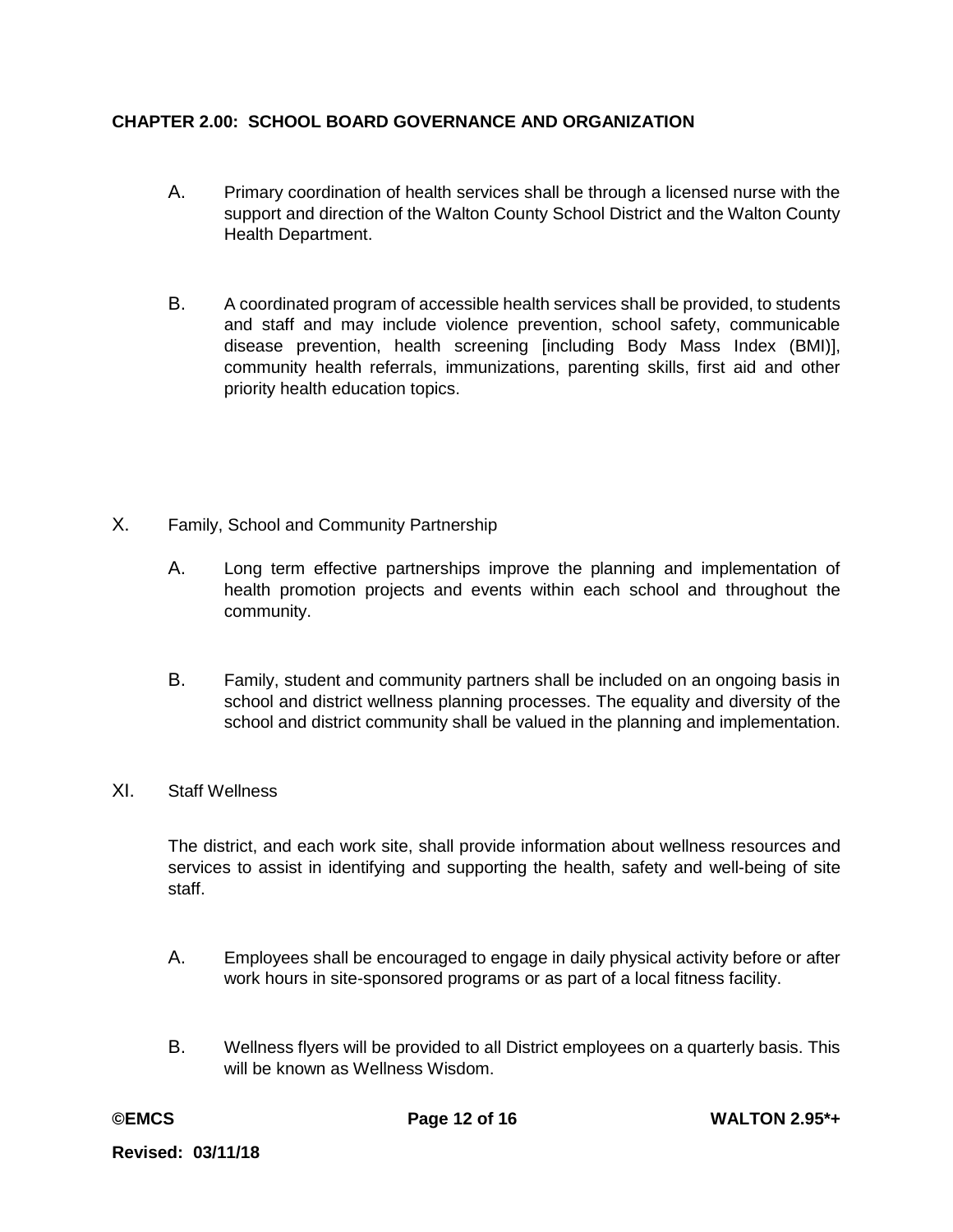### XII. Evaluation and Monitoring

To ensure compliance each school administrator, or their designee, will coordinate win staff members to complete a compliance checklist at the end of each school year. The Wellness Committee members will meet to review the policy and revise as necessary, based on the results of the compliance checklist. The results will be shared with the School Board each year. See Appendix I for a sample of the checklist.

### XIII. Triennial Progress Assessments

- A. Walton County School District will develop a triennial assessment to measure compliance with Walton County School District's wellness policy. This assessment will include, but is not limited to, the following:
	- 1. The extent to which schools under the jurisdiction of Walton County School District are in compliance with the local school wellness policy;
	- 2. The extent to which the local school wellness policy compares to model wellness policies; and
	- 3. A description of the progress made in attaining the goals of the local school wellness policy.
- B. Informing the Public

The Walton County School district will ensure the wellness policy, information and updates to and about the wellness policy and the triennial assessment are available to the public at all times.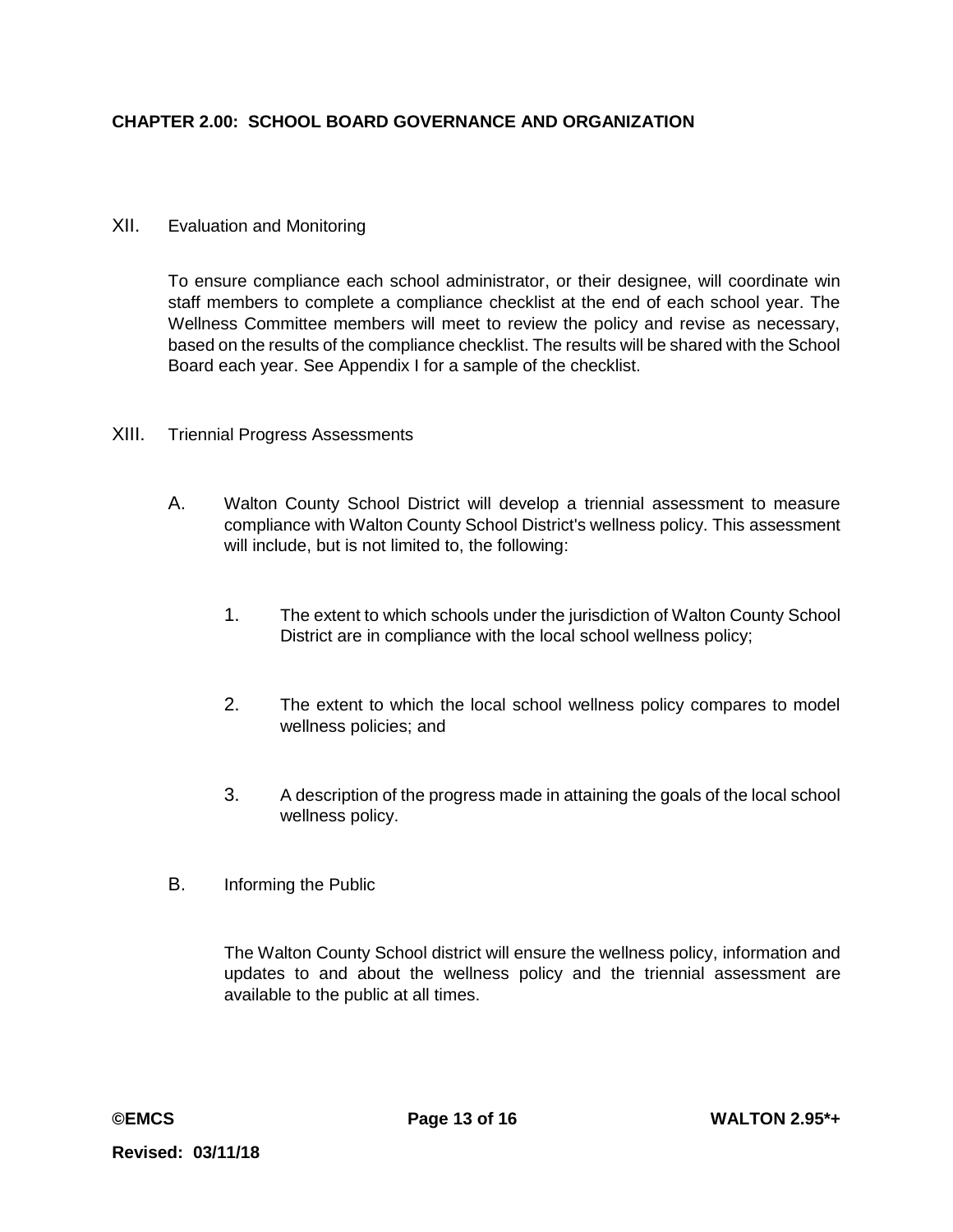- 1. The Walton County School District will ensure the most updated version of the wellness policy and the triennial assessments are always available on the school website for the public to view.
- 2. Wellness goals and policy updates will be provided to students, parents and staff on a monthly basis. Wellness updates may be provided in the form of handouts, Walton County School District website, articles and information provided in each school's newsletter, presentations and through other appropriate means to ensure that the community in the district is informed and that public input is encouraged.
- 3. Each school will provide all parents with a complete copy of the local school wellness policy at the beginning of the school year and make the policy available to the public by posting it on Walton County School District's website.
- C. Community Involvement

Walton County School District is committed to being responsive to community input, which begins with awareness of the wellness policy. Walton School District will actively communicate ways in which parents, students, representatives of the school food authority, teachers of physical education, school health professionals, the school board, school administrators and the general public can participate in the development, implementation and periodic review and update of the local school wellness policy through a variety of means, including:

- 1. The school will consider student needs in planning for a healthy nutrition environment. Students will be asked for input and feedback through the use of surveys and attention will be given to their comments.
- 2. Walton County School District will use electronic mechanisms, such as email or displaying notices on Walton County School District's website, as well as non-electronic mechanisms, such as newsletters, presentations to parents or sending information home to parents, to ensure that all families are actively notified of the content of, implementation of and updates to the wellness policy, as well as how to get involved and support the policy.

**©EMCS Page 14 of 16 WALTON 2.95\*+**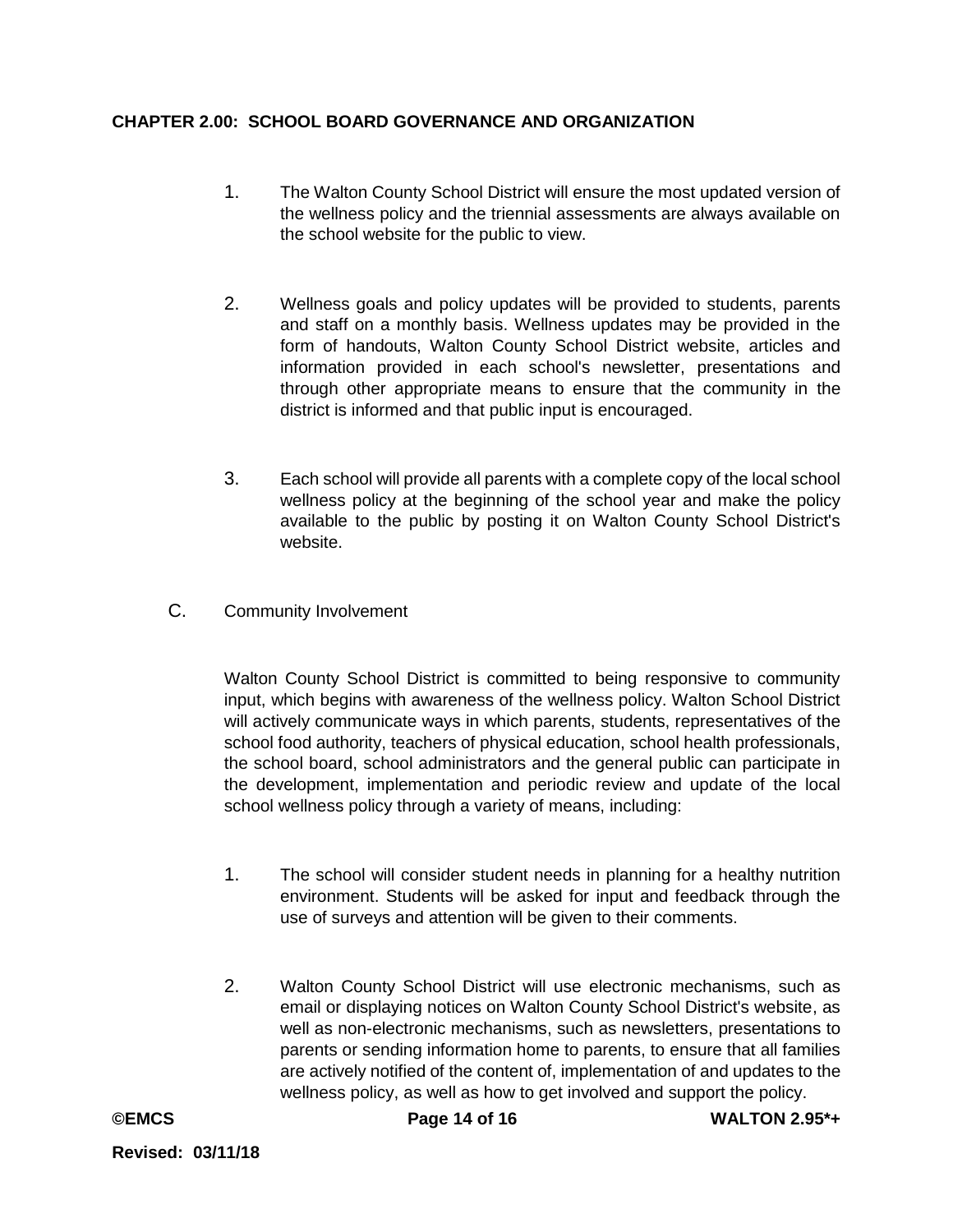- 3. At the final public school board meeting of each year. the local school wellness policy will be discussed and all stakeholders will be asked to provide feedback on the policy. All comments and recommendations will be reviewed and considered.
- D. Record Keeping

Walton County School District will retain records to document compliance with the requirements of the local school wellness policy at 145 Park Street, DeFuniak Springs, FL 32435. Documentation kept in this location will include, but is not limited to, the following:

- 1. The written local school wellness policy;
- 2. Documentation of the triennial assessment of the local school wellness policy for each school under its jurisdiction;
- 3. Documentation demonstrating compliance with the public notification requirements (consistent with the section on informing/updating the public); and
- 4. Documentation demonstrating compliance with community involvement requirements.